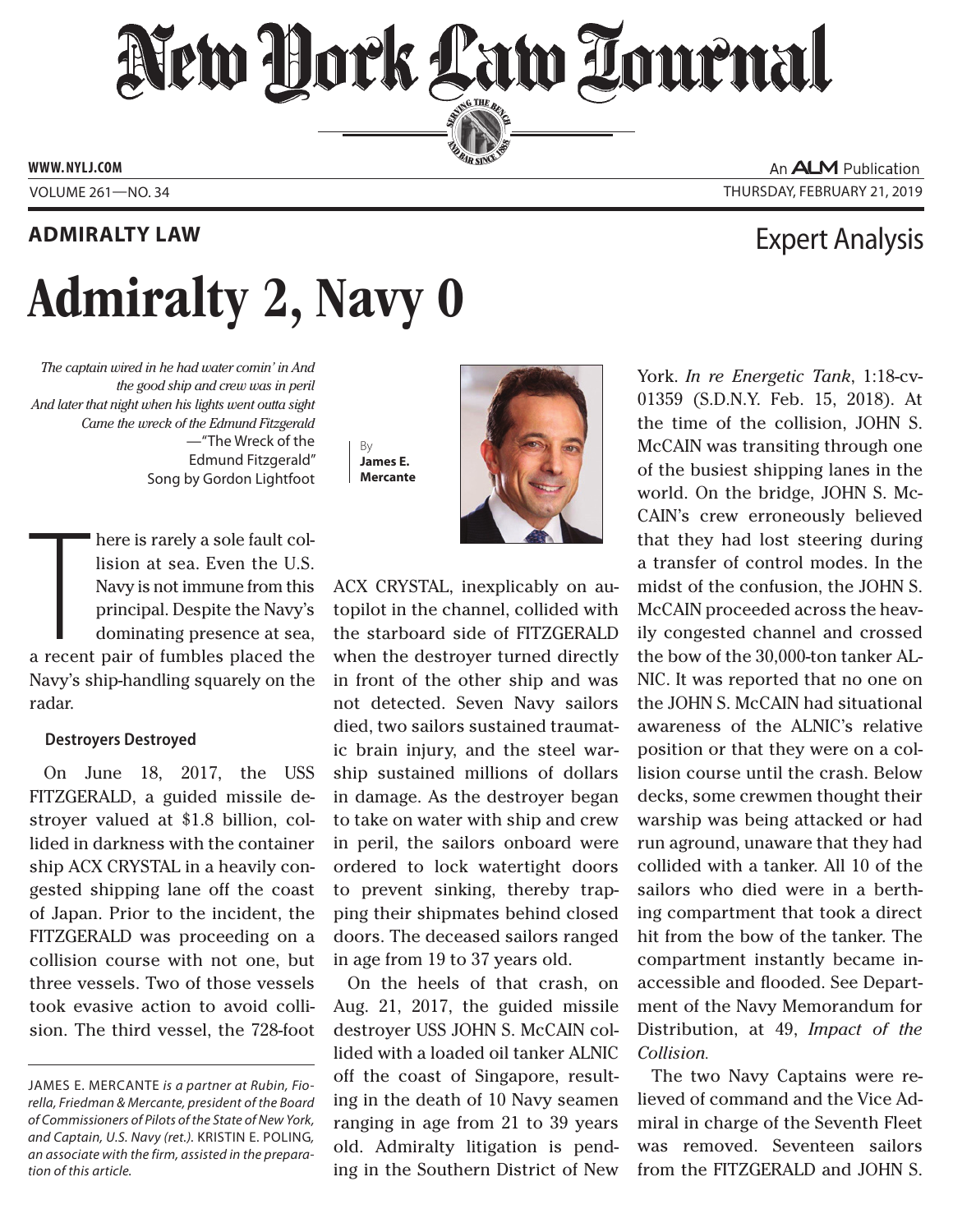McCAIN are presently facing nonjudicial punishment. Geoff Ziezulewicz, *[Navy: 17 sailors disciplined](https://www.navytimes.com/news/your-navy/2018/02/01/navy-to-reverse-guilty-verdict-for-officer-in-fitzgerald-collision/) [for Fitzgerald and McCain colli](https://www.navytimes.com/news/your-navy/2018/02/01/navy-to-reverse-guilty-verdict-for-officer-in-fitzgerald-collision/)[sions](https://www.navytimes.com/news/your-navy/2018/02/01/navy-to-reverse-guilty-verdict-for-officer-in-fitzgerald-collision/)*, Navy Times (Feb. 1, 2018).

#### **Admiralty Actions**

The Navy recently received a \$27 million settlement from the owners/ insurers of the cargo ship ACX CRYS-TAL involved in collision with USS FITZGERALD; however, this covered a fraction of its total losses. See Geoff Ziezulewicz, *[Ship Owners to Pay](https://www.navytimes.com/news/your-navy/2019/01/11/ship-owners-to-pay-us-government-for-fitzgerald-collision/) [U.S. Government for Fitzgerald Col](https://www.navytimes.com/news/your-navy/2019/01/11/ship-owners-to-pay-us-government-for-fitzgerald-collision/)[lision](https://www.navytimes.com/news/your-navy/2019/01/11/ship-owners-to-pay-us-government-for-fitzgerald-collision/)*, Navy Times (Jan. 11, 2019). The foreign ship did not admit liability, but it certainly did not help that its vessel was on autopilot in darkness in the middle of a congested sea lane with no crew on watch. That is liability. These acts or omissions are in direct violation of international "Rules of the Road" governing navigation. On the other hand, while the settlement terms are murky, it does not appear that the United States has paid anything yet to the CRYSTAL container ship owner.

As for the sailors, it is unlikely that the USS FITZGERALD crew can obtain admiralty jurisdiction against the CRYSTAL owners in a U.S. court because the CRYSTAL was a Philippine flagged ship and the collision occurred in Japan.

Similarly, the owners of the tanker ALNIC that collided with the USS JOHN S. McCAIN are not U.S. residents and the ship was flying the flag of Liberia. However, the Navy claimants were able to seek recourse in a New York federal court because the tanker vessel owners took the first shot by filing an admiralty petition here for Exoneration from or Limitation of Liability under 46 U.S.C. §30501. *In re Energetic Tank*, infra. In its petition, the owners of the tanker cite to the Navy's critical investigation report and seek to be exonerated from liability or to limit liability to \$16.7 million, the value of its vessel after the collision. The U.S. filed a claim for damages to its warship in the ALNIC's limitation proceeding and the owners of the tanker countered with a claim against the United States pursuant to the Suits in Admiralty Act (SIAA), 46 U.S.C. §30901 and Public Vessels Act, 46 U.S.C. §31101, for damages to its tanker. Without other options, the injured sailors and families of the fallen seamen aboard the USS JOHN S. McCAIN have each filed claims in the tanker owner's admiralty action as well.

#### **No Recourse**

A professional mariner may bring an action against his or her employer for negligence pursuant to the Jones Act. 46 U.S.C. §30104. The act was developed in light of the unique risks presented to seafarers who may spend months away from home and subject to the rigors of sea. However, the sailors in the Navy enjoy no such remedy. The *Feres* doctrine prevents military members from suing the United States where the injuries arise out of or are in the course of activity incident to military service. *Feres v. United States*, 340 U.S. 135 (1950). The rationale for the *Feres* doctrine is to subject all personnel to uniform rules governing compensation for injuries sustained in military service. *Taber v. Maine*, 67 F.3d 1029 (2d Cir. 1995). In addition to an outright ban on suing its employers, military members are also unable to sue a vessel (or aircraft) manufacturer for products liability so long as the product complies with the specs provided in the military instructions. *Stencel Aero Engineering v. United States*, 431 U.S. 666 (1977).

For example, the *Feres*  doctrine barred a Navy servicewoman from a personal injury recovery after her boat was hit by a Navy serviceman operating another vessel. The vessels were rented for recreational purposes from a Navy-run recreational center. See *Bon v. United States*, 802 F.3d 1092 (9th Cir. 1986). Nine years later in the Second Circuit, the *Feres*doctrine did not bar a Navy serviceman's recovery after he was injured ashore in a motor vehicle accident with another Navy seaman. The pivotal issue was that both men were "on liberty" from their ships in Guam at the time of the collision. *Taber v. Maine*, 67 F.3d 1029 (2d Cir. 1995). However, in *Osik v. United States*, 1999 U.S. App. LEXIS 28461 (2d Cir. 1999), a Navy sailor was off duty and running a personal errand on a military base when he was struck by a Commander's vehicle, resulting in injury. The Second Circuit held that the sailor's claim was barred by the *Feres* doctrine. The court explained: "[T]he accident need not occur while the military member is on duty. Because Osik received his injuries on base, the allegedly negligent party was an on-duty officer, Osik received care from military medical facilities, and the accident was reviewed by military personnel … . *Feres* mandated dismissal of Osik's claims." *Id*. at \*4.

#### **Navy Standards Differ**

The U.S. Navy is highly regarded for its attention to readiness. It may